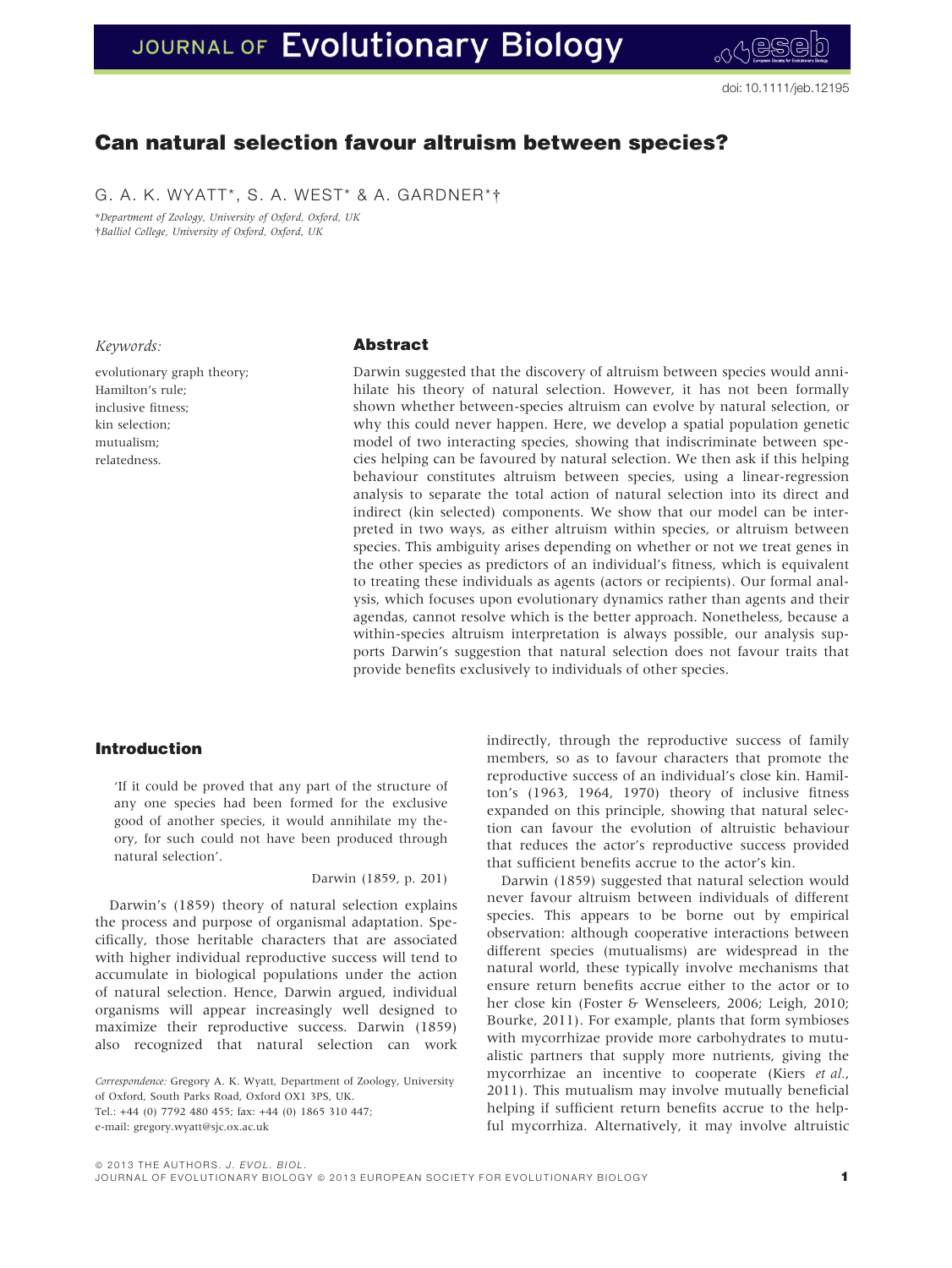helping, favoured owing to return benefits that accrue to the mycorrhiza's close kin forming symbioses with the same root. Hence, although altruism may occur in the context of mutualisms, it appears that this altruism is occurring within rather than between species.

From a theoretical perspective, although some authors have argued that natural selection cannot favour altruism between species (Foster et al., 2006; Bourke, 2011), others have argued that it can (Frank, 1994; Fletcher & Zwick, 2006; Fletcher & Doebeli, 2009). Hamilton's (1963, 1964, 1970) theory of inclusive fitness highlights that it is not kinship (i.e. genealogical relationship) per se that is needed in order for altruism to be favoured, but rather that the actor and recipient are genetically similar (i.e. genetic relatedness). Frank (1994) suggested that genetic relatedness could arise between species due to the action of selection in viscous populations in a way that could favour the evolution of altruism between species (see also Gardner et al., 2007). However, a formal analysis of when such genetic associations arise, when they will favour indiscriminate helping between species, and whether this helping fits the criteria for altruism between species remains to be undertaken.

Here, we first develop an infinite stepping stone population genetic model to provide a concrete illustration of whether and how indiscriminate helping can evolve between species. Previous theory has shown that: (i) population viscosity alone can favour the evolution of indiscriminate helping within a single species because it leads to a positive genetic relatedness between interacting individuals (Hamilton, 1964; Ohtsuki & Nowak, 2006; Ohtsuki et al., 2006; Grafen, 2007; Lehmann et al., 2007a; Taylor et al., 2007), (ii) the evolution of reciprocal helping between species can be facilitated by population structuring (Doebeli & Knowlton, 1998), (iii) the evolution of indiscriminate helping between species can be favoured by transmission mechanisms that systematically force pairs of helpers together across generations (Yamamura et al., 2004; Gardner et al., 2007; Fletcher & Doebeli, 2009). Our aim here is to extend this previous theory, by examining whether population viscosity alone can favour indiscriminate helping between species.

We then examine whether such helping can be classified as between-species altruism using an inclusive fitness analysis. This requires dissecting the analytical conditions calculated for natural selection to favour indiscriminate between species helping in our model into separate inclusive fitness costs and benefits. In their most general sense, the costs and benefits of an inclusive fitness analysis are defined as least-squares regressions of fitness against genetic predictors (Queller, 1992; Gardner et al., 2011). We explore the consequences of allowing or disallowing the genes of other species to feature in this regression analysis, both in general and also using our stepping stone model as a concrete illustration. Our aim here is to determine both whether indiscriminate helping between species can

qualify as altruism between species and whether it must be considered altruism between species.

#### Indiscriminate helping between species?

In this section, we ask whether indiscriminate helping between species can be favoured by natural selection despite fecundity costs to the helper. We develop an infinite stepping stone population model, derive analytical conditions for helping to be favoured in this model, and then check the robustness of these results using individual-based numerical simulations of finite populations.

#### Model

We consider two identical asexual haploid species – A and B – in a one-dimensional stepping stone model (Kimura & Weiss, 1964) with infinitely many consecutively numbered patches, each containing one individual of each species. Individuals vary only at a locus controlling social behaviour and may carry either an allele for helping (H) or carry a null allele and are nonhelpers (N; Ohtsuki & Nowak, 2006; Taylor et al., 2007; Taylor, 2010; Grafen & Archetti, 2008). The fecundity of an individual in patch *i* is given by  $F_i = 1 - cx + by$ , where x is her own helping genotype  $(x = 1$  if H,  $x = 0$  if N) and y is the helping genotype of her social partner ( $y = 1$  if H,  $y = 0$  if N; as illustrated in Fig. 1). Thus,  $0 \leq c \leq 1$  is the marginal fecundity cost of cooperation and  $b > 0$  is the marginal fecundity benefit of cooperation.

In every generation, we assume that all individuals die and that most are replaced by their clonal offspring, resulting in no genetic change within the patch. However, a small fraction of individuals are chosen at random to die without reproducing in this way, in which case their two conspecific neighbours in adjacent patches compete to fill the vacant breeding spot with one of their own offspring. If the fecundity of the neighbour in patch  $i-1$  is  $F_{i-1}$  and the fecundity of the neighbour in patch  $i+1$  is  $F_{i+1}$ , then the probability that a vacant spot in patch  $i$  is filled with an offspring of the neighbour in patch  $i-1$  is  $F_{i-1}/(F_{i-1} + F_{i+1})$  and the probability that it is filled with an offspring of the neighbour in patch  $i+1$  is  $F_{i+1}/(F_{i-1}+F_{i+1})$ .

#### Evolution of helping

We consider a resident population of nonhelpers into which we introduce helpers of both species at random and at low frequency. Most helpers will leave no descendants in the long term, owing to them never meeting helpers of the other species, and hence, being outcompeted by their nonhelping conspecific neighbours. However, there is a nonzero probability that any helper of species A will eventually meet a helper of species B. If this happens, then there may be a nonzero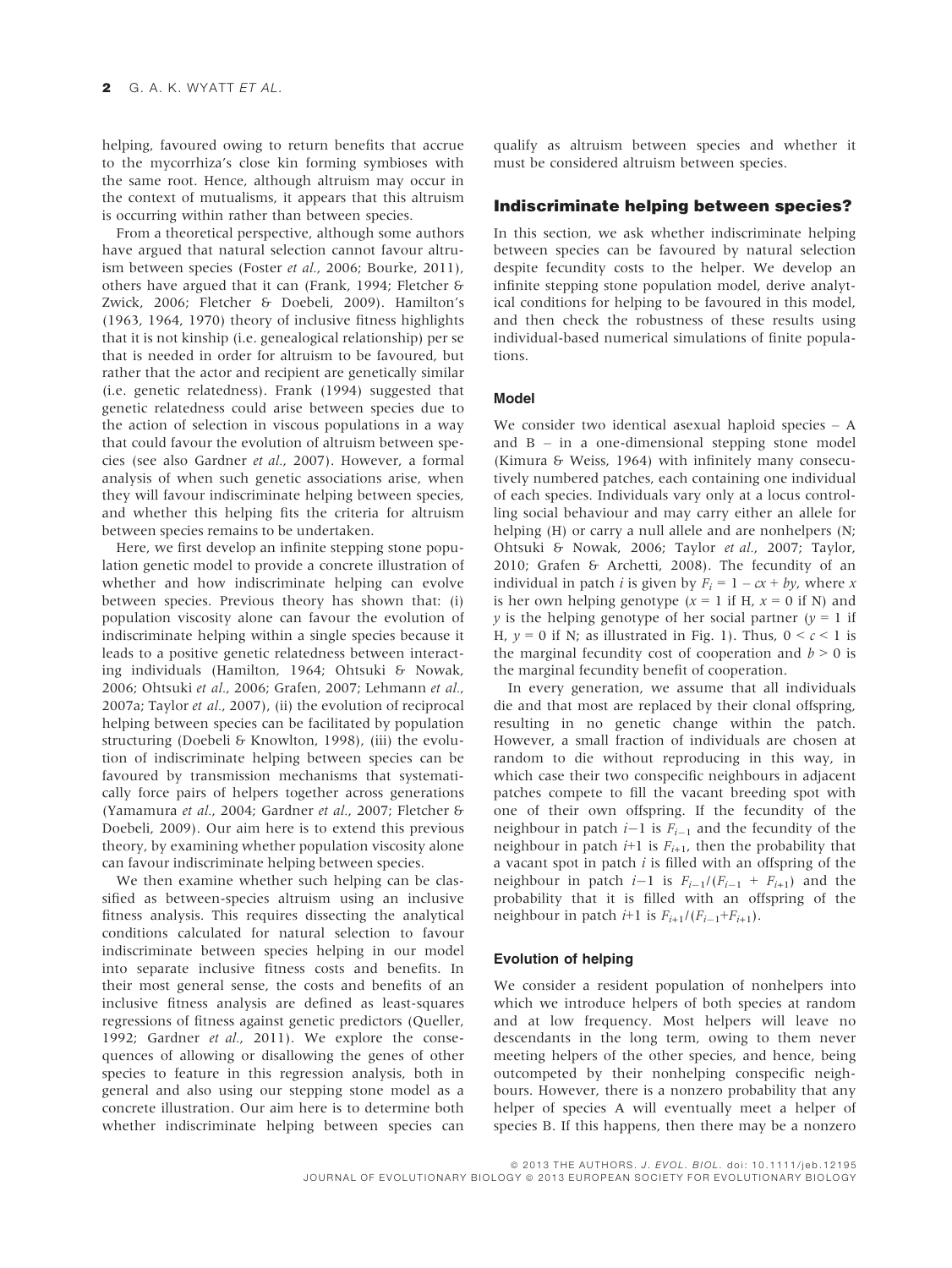

Fig. 1 Population structure. This figure shows a section of five patches in the population. The fecundity rate of individuals is affected by the individual of the other species with which they share a patch and they compete with individuals that reside two patches away. Shaded patches are inhabited by helpers, whereas white patches are inhabited by nonhelpers.

probability that these helpers will give rise to an expanding chain of patches that contain a helper of each species, leading the local frequency of helpers to increase when:

$$
b > 2 + \sqrt{8 - 4c + c^2} \tag{1}
$$

(see Appendix for derivation).

More realistically, we should take into account the effects of interactions between chains of patches that contain a helper of each species, and also the effect of mutation, which is the ultimate source of genetic variation. We assume that nonhelpers transform into helpers, and vice versa, at a low rate in each generation. The evolutionary dynamics are consequently complicated by the fact that nonhelpers may appear within expanding chains of patches containing a helper of each species, whether due to the junction of two pre-existing chains or fresh mutational input. Thus, it is not sufficient that chains of helpers tend to increase in length (i.e. inequality (1)), but also these chains must expand faster than the subpopulations of nonhelpers that appear within them. This gives rise to a more stringent condition for natural selection to favour helping:

$$
\frac{(b-4)b - (c-2)^2}{(4b + (c-2)^2)(2+b-c)} > \frac{1}{2+2b-c}
$$
 (2)

We obtain this result irrespective of the relative rates of mutation in each direction (see Appendix for derivation), although the derivation requires low absolute rates. These analytical results are readily confirmed by numerical simulation with higher mutation rates, also revealing the robustness of the results to relaxation of the assumption of infinite population size (Figs 2 and 3, see Appendix for details). Natural selection favours helping when the benefit is greater than approximately 7.13 for a cost near 0 and when the benefit is greater than approximately 6.39 for a cost near 1. The required level of benefit changes almost linearly with cost. We notice that the cost has a relatively small effect on whether or not natural selection favours helping.

Paradoxically, we find that between species helping is promoted when the fecundity cost of helping is higher, as higher values of  $c$  make conditions (1) and (2) less stringent. This is because a larger cost is associated with stronger selection, and selection is responsible for generating a statistical association between species, such that helpers of one species are more likely to be associated with helpers of the other species (see Appendix;



Fig. 2 Condition for expected local frequency of helpers to be expected to increase under natural selection. The line indicates the analytically derived condition for the expected local frequency of helpers to increase under natural selection (inequality (2) is satisfied above the line). Black dots indicate parameter values where helpers are significantly fitter than a neutral allele, white where they are significantly less fit and grey where there is no significant difference in fitness at a 95% confidence level (see Appendix for details).



Fig. 3 Condition for natural selection to favour helpers. The line indicates the analytically derived condition for natural selection to favour helpers (inequality (1) is satisfied above the line). Dots indicate parameter values tested by simulation and darker dots indicate greater evolutionary success of helpers (see Appendix for details).

Gardner et al., 2007). Natural selection can even favour helping when the fecundity cost is 1, meaning that helpers who do not share patches with other helpers cannot successfully place offspring into adjacent

© 2013 THE AUTHORS. J. EVOL. BIOL. doi: 10.1111/jeb.12195

JOURNAL OF EVOLUTIONARY BIOLOGY @ 2013 EUROPEAN SOCIETY FOR EVOLUTIONARY BIOLOGY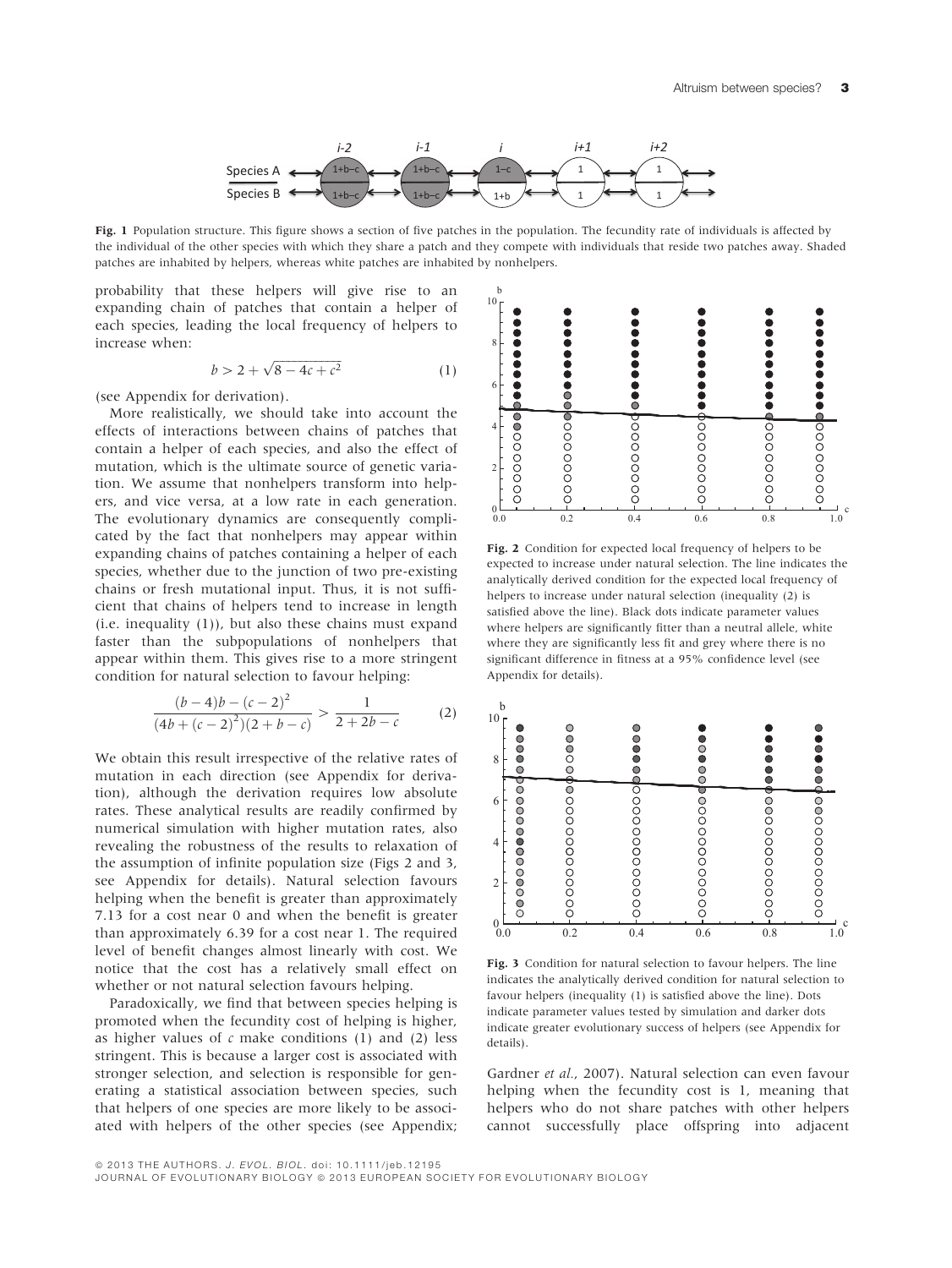patches. This maximizes the association between helpers in the two species.

#### Altruism between species?

We have determined that indiscriminate helping between species can be selectively favoured in the face of fecundity costs. But can this helping be considered as altruism between species? To address this problem, we need to calculate the cost and benefit terms of Hamilton's rule. In empirical studies, fecundity and survival effects are often used as readily measured proxies for these costs and benefits. However, from a theoretical perspective, the benefit and cost terms of Hamilton's rule are not just the fecundity and/or survival effects (Rousset, 2004; Gardner et al., 2011). Most generally, the benefit and cost terms of Hamilton's rule are defined as marginal fitness effects, which are computed by means of leastsquares regression of fitness against genetic predictors (Queller, 1992; Gardner et al., 2007, 2011).

Here, we briefly review: (i) how least-squares regression methodology can be used to formally separate individual fitness into its direct versus indirect (kin selected) effects (Queller, 1992; Frank, 1997a,b, 1998; Gardner et al., 2007, 2011), (ii) how these fitness effects are used to classify social behaviours as altruistic, selfish, mutually beneficial or spiteful (Hamilton, 1964; West et al., 2007), and (iii) how these fitness effects are weighted by coefficients of relatedness to yield Hamilton's rule of kin selection (Hamilton, 1963, 1964, 1970; Queller, 1992; Gardner et al., 2011). We then: (iv) describe an ambiguity that arises in the application of these methods to our evolutionary model of helping between species, and (v) show that this ambiguity has a bearing upon whether or not such helping is classified as altruism between species.

#### Direct fitness versus indirect fitness

An individual's fitness  $w$  is her expected lifetime number of offspring that survive to breed in the next generation. Fitness depends not only on an individual's own genotype but also on the genotypes of her social partners. We may calculate the separate fitness effects by fitting an equation of the following form to population data by the method of least squares:

$$
w = 1 + \beta_{w,x|x_1,...,x_n}(x - E(x))
$$
  
+ 
$$
\sum_{j=1}^{n} \beta_{w,x_j|x,x_1,...,x_{j-1},x_{j+1},...,x_n}(x_j - E(x_j)) + \varepsilon
$$
 (3)

where the predictor  $x$  is the focal individual's genic value for helping, and the predictors  $x_1,...,x_n$  are the genic values of the individual's  $n$  social partners, that is, those individuals whose genotypes mediate the focal individual's fitness (e.g. Gardner et al., 2011). The partial regression coefficient  $\beta_{w,x|x_1,...,x_n}$  describes the effect of the individual's own genic value on her fitness, holding fixed the genic values of her  $n$  social partners, and defines the direct fitness effect  $-C$ . The partial regression coefficient  $\beta_{w,x|x_1,...,x_{j-1},x_{j+1},...,x_n}$  describes the effect of the individual's  $j<sup>th</sup>$  social partner's genic value on her fitness, holding fixed the genic value of the focal individual and the genic values of her  $n-1$  other social partners, and defines an indirect fitness effect  $B_i$ . We note that any partition of fitness that includes the focal individual's genic value for helping allows us to recover the total fitness effect of helping. The effects of genic values that mediate the focal individual's fitness but are not used in the partition will be redistributed into the fitness effects of the other predictors included in the analysis.

#### Classification of social behaviours

The signs of the direct and indirect fitness effects yielded by the above regression analysis are used to formally classify social behaviours. According to Hamilton's (1964) two-by-two matrix (Fig. 4), those behaviours involving  $B > 0$  and  $C > 0$  are 'altruistic', those involving  $B > 0$  and  $C < 0$  are 'mutually beneficial', those involving  $B \le 0$  and  $C \ge 0$  are 'spiteful' and those involving  $B < 0$  and  $C < 0$  are 'selfish' (see West et al., 2007 for a review of the history of this terminology). Importantly, these fitness costs and benefits derived from the statistical model must not be confused with the fecundity cost and benefit  $c$  and  $b$  of the evolutionary model (Rousset  $\theta$ Ronce, 2004; Grafen, 2007; Lehmann et al., 2007a,b; West et al., 2007; Gardner et al., 2011).

#### Hamilton's rule

We can weigh the direct and indirect fitness effects  $(-C \text{ and } B_i)$  yielded by the above regression analysis by appropriate coefficients of genetic relatedness  $(r_i)$  to give a condition for natural selection to favour an increase in the trait of interest. This is Hamilton's (1963, 1964, 1970) rule:  $-C + \sum_j B_j r_j > 0$ . This can easily be seen to emerge from application of the least-squares regression model of individual fitness to Price's (1970) equation of



Fig. 4 Hamilton's classification of social behaviours. A classification of social behaviours based on their effect on the reproductive fitness of actors and recipients.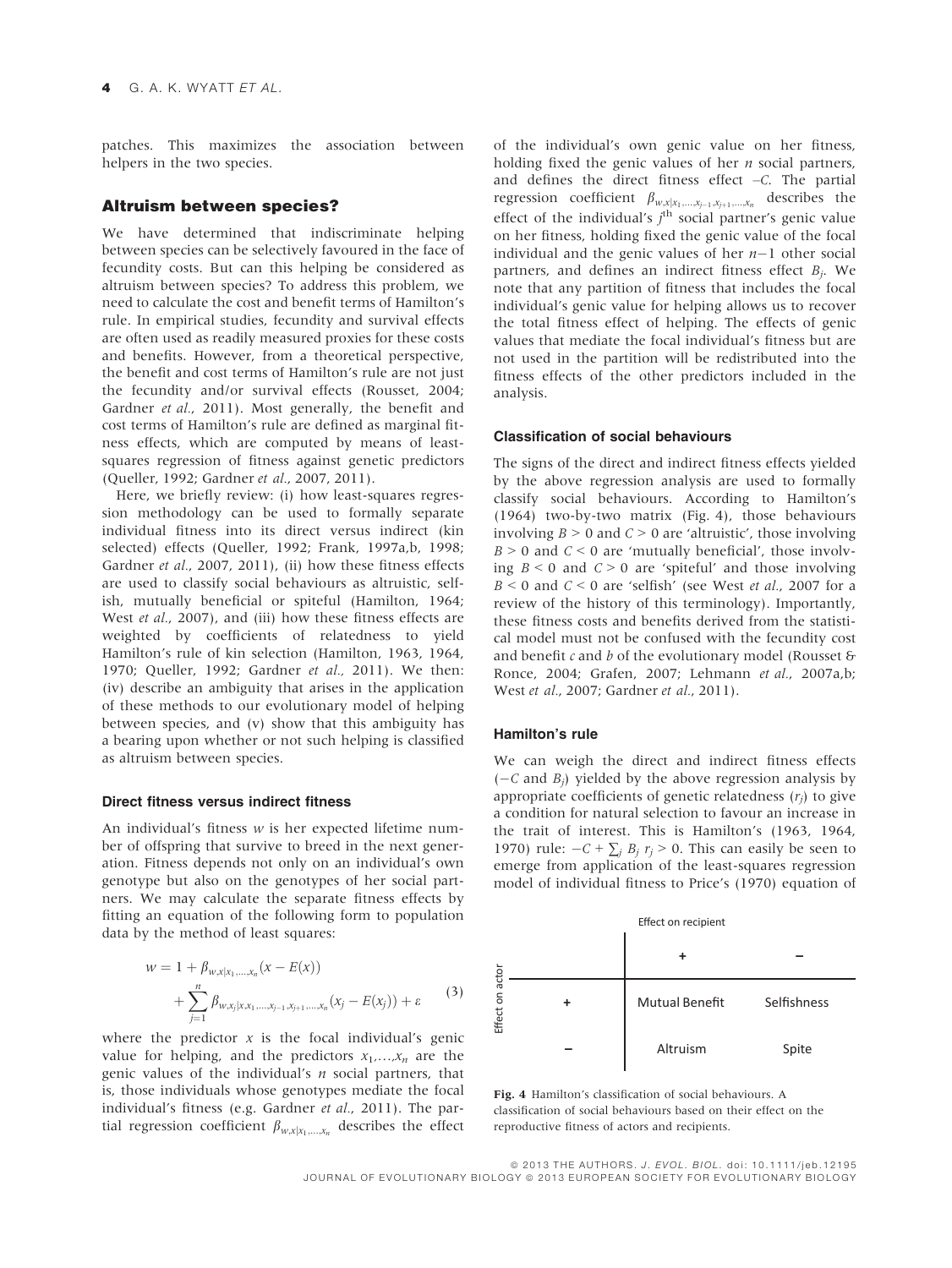natural selection. Price's equation states that the change in average genic value is given by:

$$
\Delta E(x) = \text{cov}(w, x),\tag{4}
$$

noting that  $E(w) = 1$ , since the population is of fixed size across generations. Substituting the expression for fitness in eqn (3) into eqn (4) yields:

$$
\Delta E(x) = \left(\beta_{w,x|x_1,...,x_n} + \sum_{j=1}^n \beta_{w,x_j|x,x_1,...,x_{j-1},x_{j+1},...,x_n} \beta_{x_j,x}\right) \text{var}(x),\tag{5}
$$

noting that  $cov(x,x) = var(x)$ ,  $cov(x_i,x)/cov(x,x) = \beta_{x_i,x_i}$  $cov(\varepsilon, x) = 0$  and  $cov(\varepsilon, x_i) = 0$  for all j. Replacing the complicated regression terms with the  $-C$  and  $B_i$  symbols defined above (Queller, 1992), and noting that  $r_i = \beta_{x_i,x}$  is the regression form of genetic relatedness between a focal individual and her  $j^{\text{th}}$  social partner (Orlove & Wood, 1978), the condition for the genetical trait to be favoured by natural selection  $\Delta E(x) > 0$  is Hamilton's (1963, 1964, 1970) rule:  $-C + \sum_i B_i r_i > 0$ .

#### Which predictors to use?

Here, we have used purely genetic predictors of fitness (Queller, 1992; Gardner et al., 2011). Frank (1997a,b, 1998, 2013a,b) has clarified that any set of predictors – including, for example, phenotypes – can be used. However, we are following Fisher's (1918, 1930) genetical paradigm that partitions the action of natural selection into purely genetic effects, as this reduces ambiguity over the definition of direct versus indirect fitness effects and consequent classification of social behaviours. For example, in a scenario involving reciprocated cooperation among nonrelatives, the direct fitness effect of a gene for cooperation can be positive, because it is associated with greater levels of cooperation among one's social partners, independently of the genes that they carry. Thus, cooperation, in the context of reciprocity, is a mutually beneficial behaviour (West et al., 2007). But, if cooperation phenotypes had been used as explicit predictors of individual fitness, then because the partial effect of the individual's own phenotype is negative and the partial effect of the phenotype of a social partner is positive, the reciprocated cooperation would be incorrectly diagnosed as altruistic.

Nevertheless, even restricting ourselves to purely genetical predictors of fitness, an ambiguity arises as to which set of genes we should use in our regression analysis. Specifically, should we only consider those genes belonging to social partners of the individual's own species, or should we also consider those genes belonging to heterospecific social partners? Below, we show that the genes of conspecific and heterospecific social partners both mediate the focal individual's fitness. We then investigate the consequences of taking alternative approaches to resolving the ambiguity over the use of statistical predictors of fitness.

#### Causal relationship between genes and fitness

Genes in both species mediate the focal individual's fitness (Fig. 5a). First, her fitness is mediated by her own gene at the locus for helping as, all else being equal, she has fewer offspring if she helps more. Second, her fitness is mediated by the gene at the locus for helping carried by her heterospecific patch mate as, all else being equal, she has more offspring if her patch mate helps more. Third, her fitness is mediated by the genes carried by the conspecific individuals residing two patches away on either side, because she competes with these individuals to leave offspring whenever the patches immediately adjacent to her own become vacant. All else being equal, she has more offspring if these conspecific individuals help more. Fourth, her fitness is mediated by the genes carried by the heterospecific individuals residing two patches away on either side, because their help enhances the fitness of her competitors. All else being equal, she has fewer offspring if these heterospecific individuals help more.

This suggests that six genes mediate the individual's fitness: three belonging to her own species and three belonging to the other species. However, the causality can be traced further back in time, to other genes. The local genetic composition of the other species owes, in part, to the local genetic composition of the individual's own species in the previous generation. It also owes, in part, to the genetic composition of the individual's own species in each generation prior to that. In fact, the presence of any helper in the other species after a sufficiently long time owes entirely to the action of the individual's conspecific helpers in previous generations, as without these natural selection would eliminate helpers in the other species. This flow of causation is illustrated in Fig. 5a.

#### Conspecific genetic predictors only

If we consider that only genes from the individual's own species may be used as predictors of her fitness, then the effects of heterospecific genes are subsumed into the effects of conspecific genes from past generations. The resulting path diagram is illustrated in Fig. 5b. In the context of this statistical model, the partial effect of increasing the focal individual's genetic value for helping (that is, keeping all other predictors constant) is to decrease her own fitness. Hence, the direct fitness effect of helping is negative  $(-C < 0)$  and helping is altruistic. However, the indirect fitness effects of helping are all within species according to this statistical model, and so although the trait is altruistic, it is altruism within species. The inclusive fitness interpretation of this view is that, by helping, the actor suffers a

© 2013 THE AUTHORS. J. EVOL. BIOL. doi: 10.1111/jeb.12195

JOURNAL OF EVOLUTIONARY BIOLOGY @ 2013 EUROPEAN SOCIETY FOR EVOLUTIONARY BIOLOGY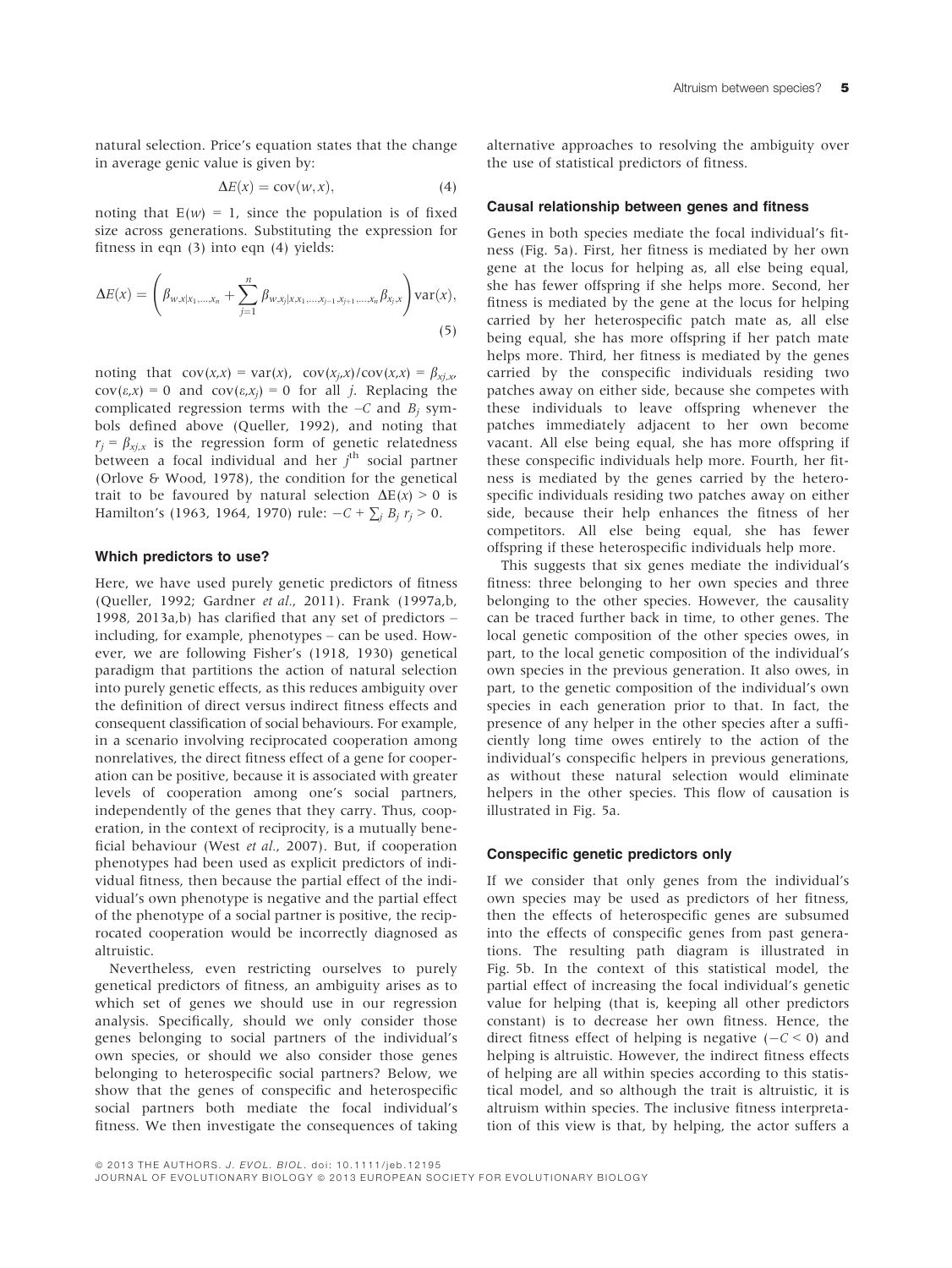

direct fitness loss, but enjoys an indirect fitness benefit by increasing the local abundance of heterospecific helpers whose help will improve the reproductive success of future generations of the actor's conspecific kin.

Fig. 5 Genetic mediators of fitness. (a) The genetic composition of past generations of both species causally impacts upon the genetic composition of the present generation of both species, and the genetic composition of the present generation of both species causally impacts upon the focal individual's fitness, w. A larger number of individual affect the fitness of a focal individual in each previous generation. (b) A path diagram illustrating the statistical model of fitness that uses genetic predictors from the focal individual's species only. The causal impact of genes in the other species is subsumed into the causal impact of genes in the focal individual's species from previous generations. A larger number of conspecifics affect the fitness of a focal individual in each previous generation. (c) A path diagram illustrating the statistical model of fitness that uses genetic predictors from the focal individual's species and also from the other species. The causal impact of genes in past generations of the individual's own species is subsumed into the causal impact of genes in the present generation of the focal individual's own species and in the present generation of the other species. Genetic correlations are shown as dashed lines.

In this statistical model, the help provided by heterospecific helpers to a focal individual is interpreted as caused by previous generations of conspecifics. It cannot be interpreted as caused by the focal individual, as she cannot impact the help provided by heterospecifics in her lifetime.

#### Conspecific and heterospecific genetic predictors

Alternatively, if we consider that genes from both conspecifics and heterospecifics may be used as predictors, then we need only to employ the six genes that determine a focal individual's fitness described above, as no other genes have an impact upon the individual's fitness except through those six. The resulting path diagram is illustrated in Fig. 5c. Again, the partial effect of increasing the focal individual's genetic value for helping is to decrease her own fitness, and hence, the direct fitness effect of helping is negative  $(-C < 0)$  and altruistic. Whenever helping is favoured, we have –  $C + \sum_{K} B_{k} r_{k} + \sum_{L} B_{l} r_{l} > 0$ , where K is the set of all conspecific genes that mediate fitness, and  $L$  is the set of all heterospecific genes that mediate fitness, and in particular  $-C + \sum_{k} B_k r_k < 0$  (see Appendix for details). That is, the selective benefit of helping is dependent on the help that is directed to heterospecifics, and this diagnoses the helping trait as true altruism between species. The inclusive fitness interpretation here is that the coefficient of relatedness describes how the reproductive success of a social partner correlates with the transmission of copies of the actor's genes to future generations, and so – because the continued success of helper heterospecifics is important to the reproductive success of future generations of the actor's conspecific kin – these heterospecific social partners can be considered 'relatives' and consequently afforded positive valuation by the actor.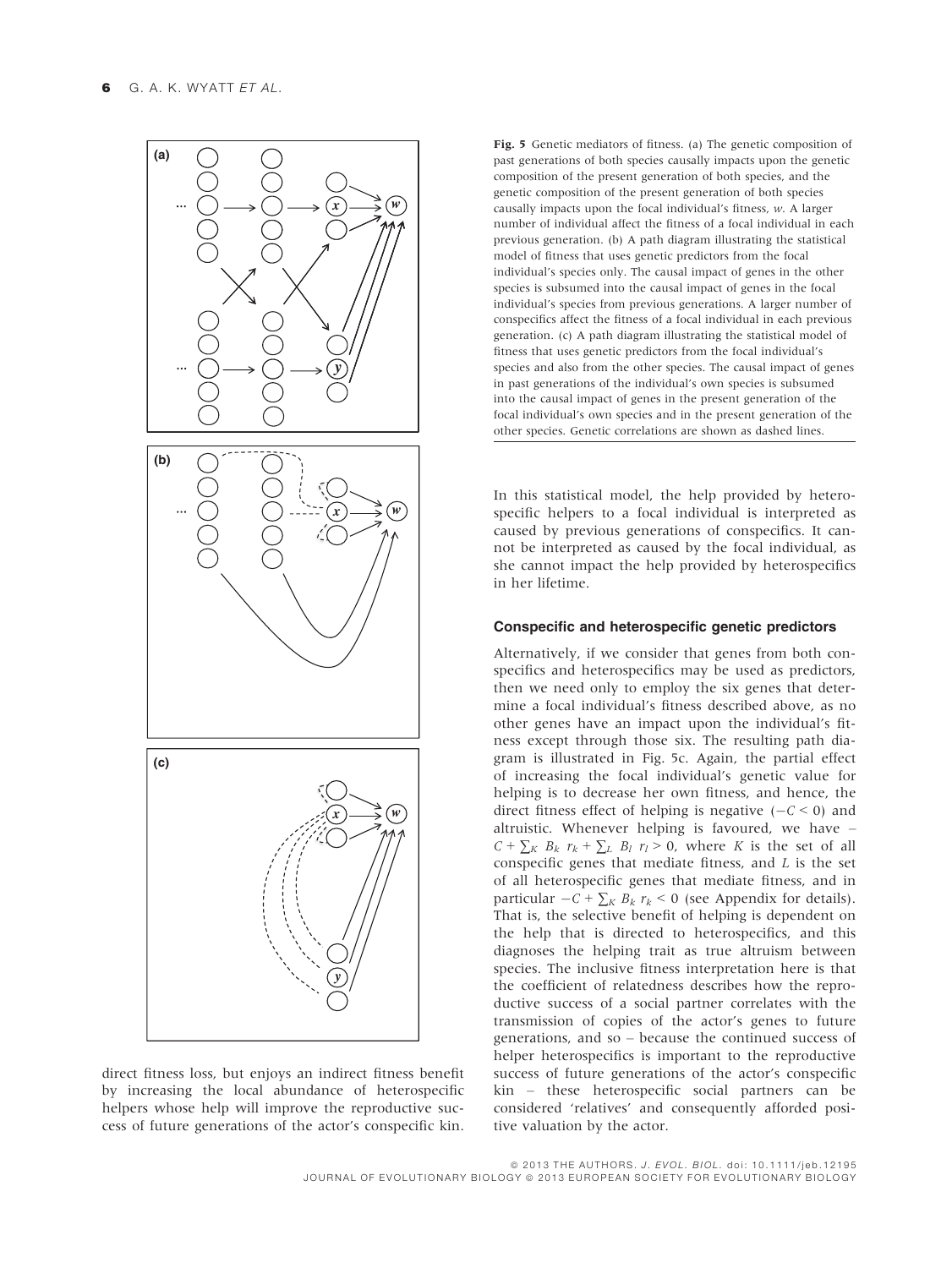# Discussion

We have developed an infinite stepping stone population model to explore the evolution of indiscriminate helping between species. We have found that natural selection may build genetic associations between individuals in different species, such that helpers of one species tend to interact socially with helpers of another species, giving an indirect fitness benefit for helping. Moreover, we have found that the classification of this helping behaviour depends on the modeller's decision as to which set of genetic predictors are used in a statistical model of fitness. If genetic predictors are restricted to those genes of the individual's own species, then the helping behaviour represents within-species altruism. However, if genetic predictors are allowed to include genes from both the individual's own species and also the other species, then the helping behaviour is diagnosed as between-species altruism.

#### Indiscriminate helping between species

We have shown that natural selection can favour indiscriminate helping, even when the trait can only benefit members of another species and carries a fecundity cost to the actor. Discriminate helping, involving mechanisms such as partner choice or partner-fidelity feedback, readily evolves between species, owing to return benefits for the actor and/or her conspecific relatives (Doebeli & Knowlton, 1998; West et al., 2002; Foster & Wenseleers, 2006). However, the evolution of indiscriminate helping between species has been more difficult to address. Frank's (1994) analysis suggests that indiscriminate helping between species can be favoured in principle, but his model was not fully dynamical, and so the robustness of this result is unclear. Fully explicit dynamical models that have considered indiscriminate between species helping are problematic in that they systematically force pairs of helpers together across generations through the transmission scheme (Yamamura et al., 2004; Gardner et al., 2007). In contrast, in the present model, we allow individuals to reproduce and disperse independently. A statistical association between helpers across species boundaries builds up purely by population viscosity and the action of natural selection.

We have focused upon a simple, infinite stepping stone model (Kimura & Weiss, 1964), for the purpose of illustration. Investigating the impact of more complex population structure on the evolution of helping between species represents an interesting avenue for future research. Perhaps most work on social evolution in genetically structured populations has focused upon the infinite island model (Wright, 1931). But the island model does not present any means for pairs of helpers from different species to retain associations whilst spreading into new territory. This is because every

disperser moves to a new patch at random, independently of the destinations of the other individuals dispersing away from her natal patch. However, there is further scope for studying the evolution of helping between species on lattices, which have explicitly spatial structure in more than one dimension (Taylor, 1992).

#### Altruism between species

When is helping between species truly altruistic? Our analysis suggests that this classification issue hinges upon the set of fitness predictors that are employed in a regression analysis. Different sets of predictors lead to different partitions of fitness effects, including different estimates of the direct versus indirect components of an individual's fitness, and hence, differences in classification of social behaviour as altruistic, selfish, mutually beneficial or spiteful. We have focused on genetical predictors, because using phenotypes leads to ambiguity and misinterpretation. Moreover, the phenotype is not the inherited strategy upon which natural selection acts. For example, in the context of reciprocity between nonrelatives, if fitness is partitioned into the effects of own versus social partner's level of cooperation, then cooperation can appear altruistic (Fletcher & Doebeli, 2009), but if it is partitioned into the effects of own versus social partner's genes, then it appears mutually beneficial (West et al., 2007). The genetical approach is preferable, because it highlights that the rationale for cooperating in this scenario is to elicit cooperation from one's social partners, in a purely self-interested manner.

However, we have also shown that even the strictly genetical approach is beset by ambiguity over which genes are to be included as explicit predictors of fitness. In particular, do we only include genes belonging to the focal individual's own species, or do we also include genes belonging to other species? We have found that the evolution of between species helping can be fully accounted for using either approach. If we use only conspecific genes as predictors, then we find that helping between species constitutes within-species altruism. That is, the focal actor helps cooperators of the other species in order to improve the social environment for future generations of her own kin. In contrast, if we use both conspecific and heterospecific genes as predictors, then we find that helping between species constitutes between-species altruism. That is, the focal actor aids helpers of the other species because their reproductive success – like that of conspecific relations – is associated with an increase in the population frequency of the actor's genes.

#### Actors and recipients

The decision as to which genetic predictors are to be used in the regression model of fitness amounts to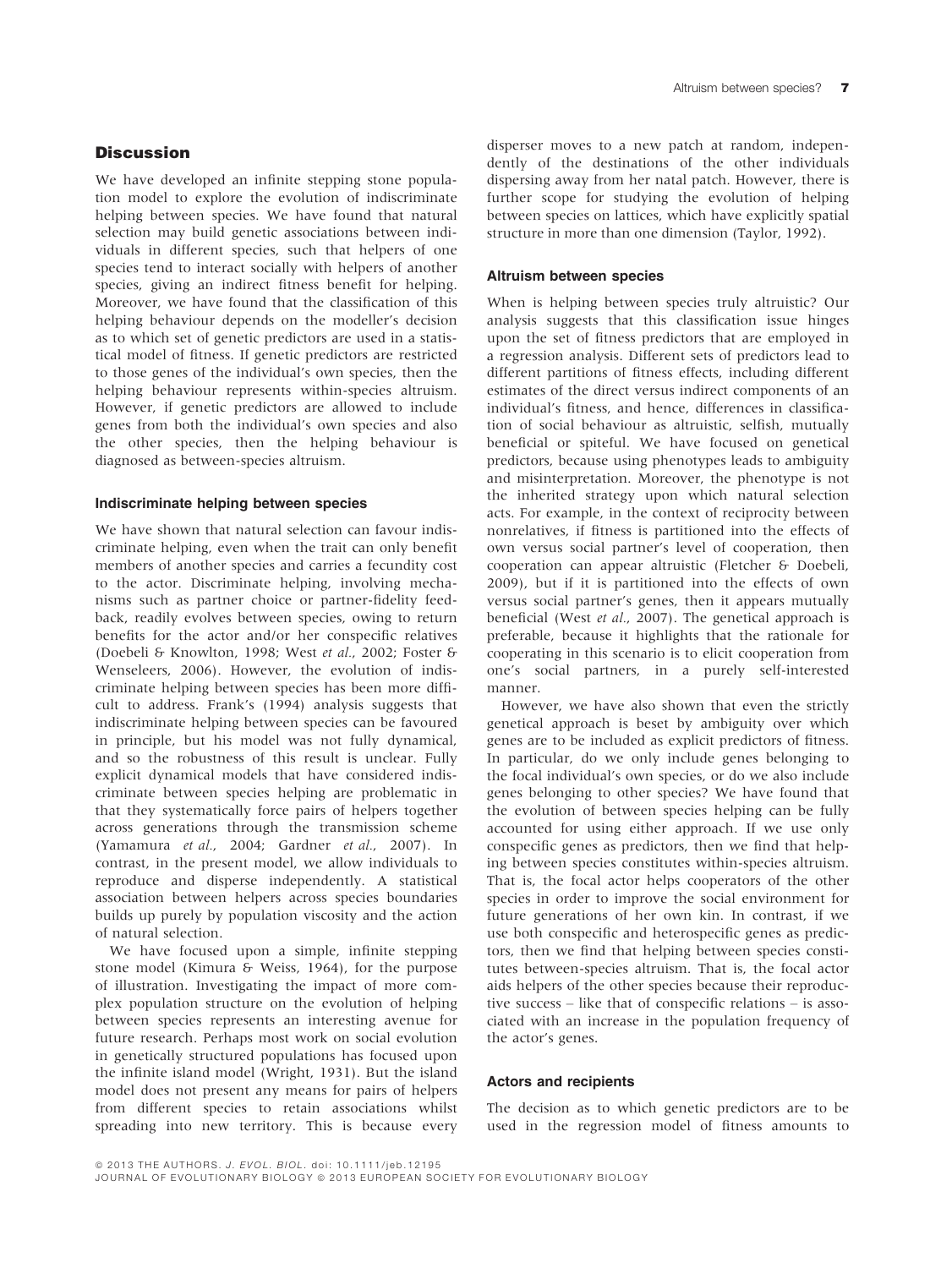deciding which individuals we are considering as the actors and the recipients of the helping behaviour (Fig. 5). Simply having an impact upon a social partner's reproductive success does not necessarily make an individual an actor, if they might alternatively be considered a mere instrument that is used by a different individual – the true actor – in order to bring about the fitness effect. And simply having one's reproductive success mediated by a social partner does not necessarily make an individual a recipient, if they might alternatively be considered a mere instrument that is used by the actor to bring about a fitness effect for a different individual – the true recipient. This notion of agency is already implicit in any discussion of altruism: an intentional term, the use of which in scientific discourse is justified on the basis of a mathematical relationship (isomorphism) between the dynamics of natural selection and an individual-as-maximizing-agent analogy (Grafen, 2002, 2006).

If we use only conspecific genes as predictors then we must consider only conspecific individuals in the roles of actor and recipient. That is, those heterospecific individuals who mediate a focal recipient's reproductive success must be considered mere instruments, and the causality underlying their behaviour (i.e. why they carry out the helping behaviour) must be traced back to previous generations of the focal individual's conspecific kin (the true actors). Similarly, the heterospecific individuals whose reproductive success is mediated by a focal actor must be considered mere instruments, having only instrumental value in ensuring a better social environment for future generations of the actor's conspecific kin (the true recipients). In contrast, if we use heterospecific as well as conspecific genes as predictors of fitness, then we must consider both conspecific and heterospecific individuals in the roles of actor and recipient. Note that few mutualisms admit the latter interpretation – it requires special circumstances, such as those considered in our mathematical model, where genetic correlations arise between species. Most mutualisms appear to function through phenotypic correlations, such as cooperator association, partner-fidelity feedback or partner choice (Foster & Wenseleers, 2006). Also note that we cannot use only heterospecific genes as predictors because, unless these fully screen-off the effects of the individual's own gene, the sum of partial effects will not generally be equal to the overall least-squares linear regression of the individual's fitness against her own genetic value, which determines the direction of natural selection.

Are these different interpretations equally valid? A possible justification for the conspecifics-only approach is to note that the dynamics of natural selection is framed in terms of within-species genetical change, so that it makes sense to also restrict corresponding notions of optimization and agency to conspecifics. We also suggest that whilst there may be appreciable

genetic relatedness across species with regard to helping genes, this might not be the case across the rest of the genome. In contrast, co-ancestry of conspecifics leads to an approximately equal relatedness across the entire genome, allowing for the evolutionary elaboration of complex adaptations.

On the other hand, a possible justification for the conspecifics and heterospecifics approach is that realworld organisms do not cease to manifest the appearance of agency and intention when we are considering the evolution of traits in other species. Consequently, it makes sense to regard individuals in all species as having agency at all times. Our formal analysis cannot address this issue, as it is framed only in terms of the dynamics of gene frequency change and not in terms of optimization theory, which is the proper framework within which to develop notions of agency and intentionality (Grafen, 2002, 2006). Hence, we leave this puzzle as an open problem for future exploration.

# Conclusion

To conclude, was Darwin correct to rule out the adaptive evolution of behaviours that provide benefits only for individuals of other species? We suggest that he was. Natural selection can favour the evolution of indiscriminate helping between species and, in certain circumstances such helping may justifiably be interpreted as altruism between species. However, the alternative interpretation that such helping behaviour represents mere within-species altruism is available, as restricting the set of predictors to conspecifics gives a full account of the fitness effects of the trait. Thus, benefits to individuals of other species would never provide an exclusive explanation for any behaviour that has evolved by natural selection.

#### Acknowledgments

We thank Kevin Foster, Alan Grafen and David Queller and three anonymous reviewers for helpful comments and discussion, and the BBSRC, ERC, Royal Society and Balliol College for funding.

#### References

- Bourke, A.F.G. 2011. Principles of Social Evolution. Oxford University Press, Oxford.
- Darwin, C.R. 1859. On the Origin of Species by Means of Natural Selection, or the Preservation of Favoured Races in the Struggle for Life. John Murray, London.
- Doebeli, M. & Knowlton, N. 1998. The evolution of interspecific mutualisms. Proc. Natl. Acad. Sci. USA 95: 8676–8680.
- Fisher, R.A. 1918. The correlation between relatives on the supposition of Mendelian inheritance. Trans. R. Soc. Ed. 52: 399–433.
- Fisher, R.A. 1930. The Genetical Theory of Natural Selection. Clarendon Press, Oxford.

© 2013 THE AUTHORS. J. EVOL. BIOL. doi: 10.1111/jeb.12195 JOURNAL OF EVOLUTIONARY BIOLOGY © 2013 EUROPEAN SOCIETY FOR EVOLUTIONARY BIOLOGY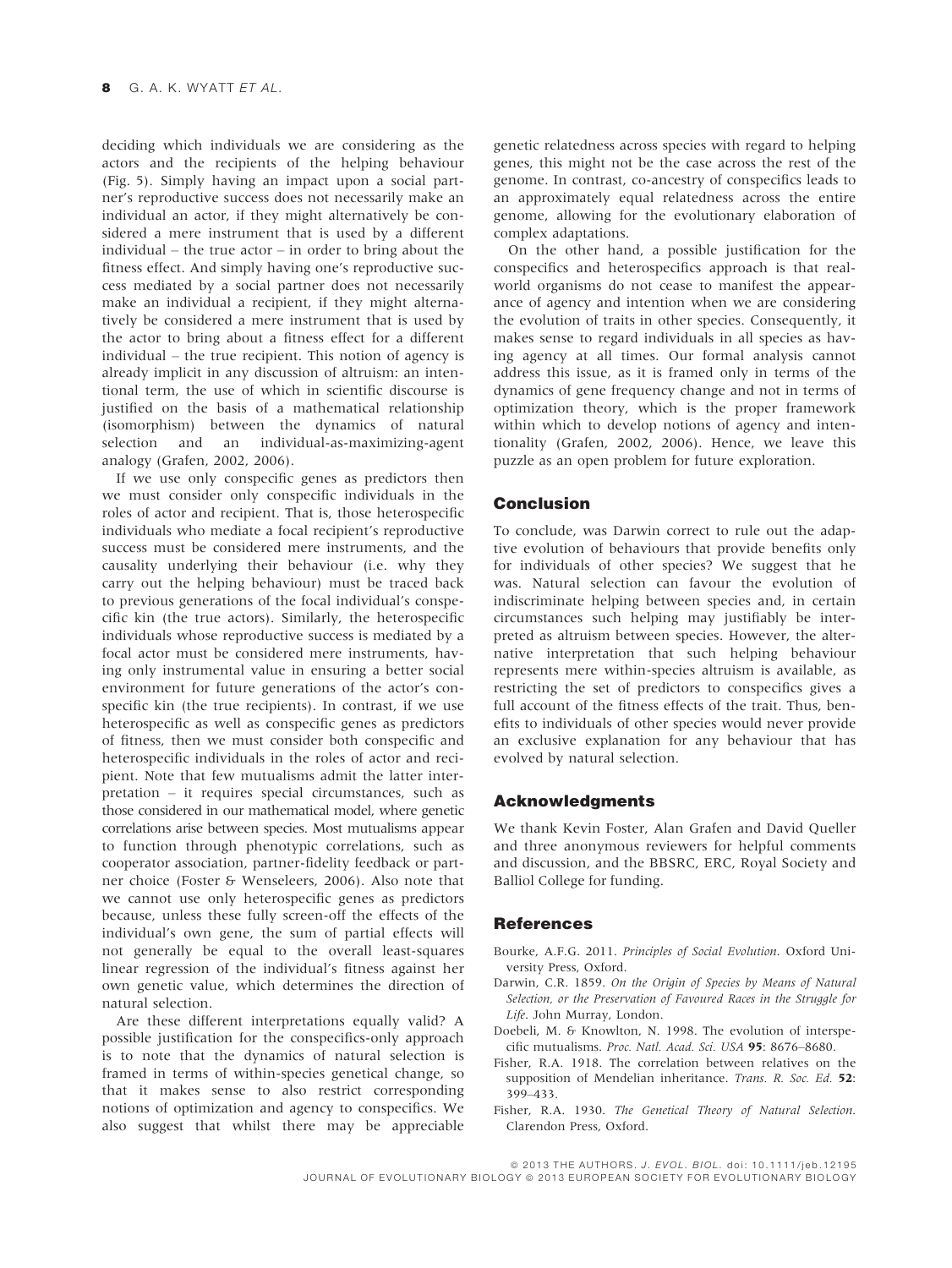- Fletcher, J.A. & Doebeli, M. 2009. A simple and general explanation for the evolution of altruism. Proc. R. Soc. Lond. B 276: 13–19.
- Fletcher, J.A. & Zwick, M. 2006. Unifying the theories of inclusive fitness and reciprocal altruism. Am. Nat. 168: 252–262.
- Foster, K.R. & Wenseleers, T. 2006. A general model for the evolution of mutualisms. J. Evol. Biol. 19: 1283–1293.
- Foster, K.R., Wenseleers, T., Ratnieks, F.L.W. & Queller, D.C. 2006. There is nothing wrong with inclusive fitness. Trends Ecol. Evol. 21: 57–60.
- Frank, S.A. 1994. Genetics of mutualism: the evolution of altruism between species. J. Theor. Biol. 170: 393–400.
- Frank, S.A. 1997a. The Price equation, Fisher's fundamental theorem, kin selection, and causal analysis. Evolution 51: 1712–1729.
- Frank, S.A. 1997b. Multivariate analysis of correlated selection and kin selection, with an ESS maximization method. J. Theor. Biol. 189: 307–316.
- Frank, S.A. 1998. Foundations of Social Evolution. Princeton University Press, Princeton.
- Frank, S.A. 2013a. Natural selection. VI. Partitioning the information in fitness and characters by path analysis. J. Evol. Biol. 26. 457–471.
- Frank, S.A. 2013b. Natural selection. VII. History and interpretation of kin selection theory. J. Evol. Biol. doi: 10.1111/jeb. 12131.
- Gardner, A., West, S.A. & Barton, N.H. 2007. The relation between multilocus population genetics and social evolution theory. Am. Nat. 169: 207–226.
- Gardner, A., West, S.A. & Wild, G. 2011. The genetical theory of kin selection. J. Evol. Biol. 24: 1020–1043.
- Grafen, A. 2002. A first formal link between the price equation and an optimization program. J. Theor. Biol. 217: 75–91.
- Grafen, A. 2006. Optimization of inclusive fitness. J. Theor. Biol. 238: 541–563.
- Grafen, A. 2007. An inclusive fitness analysis of altruism on a cyclical network. J. Evol. Biol. <sup>20</sup>: 2278–2283.
- Grafen, A. & Archetti, M. 2008. Natural selection of altruism in inelastic viscous homogeneous populations. J. Theor. Biol. 252: 694–710.
- Hamilton, W.D. 1963. The evolution of altruistic behaviour. Am. Nat. 97: 31–33.
- Hamilton, W.D. 1964. The genetical evolution of social behaviour. J. Theor. Biol. 7: 1–52.
- Hamilton, W.D. 1970. Selfish and spiteful behaviour in an evolutionary model. Nature 228: 1218–1220.
- Kiers, E.T., Duhamel, M., Beesetty, Y., Mensah, J.A., Franken, O., Verbruggen, E. et al. 2011. Reciprocal rewards stabilize cooperation in the mycorrhizal symbiosis. Science 333: 880–882.
- Kimura, M. & Weiss, G.H. 1964. The stepping stone model of population structure and the decrease of genetic correlation with distance. Genetics 49: 561-576.
- Lehmann, L., Keller, L. & Sumpter, J.T. 2007a. The evolution of helping and harming on graphs: the return of the inclusive fitness effect. J. Evol. Biol. 20: 2284–2295.
- Lehmann, L., Rousset, F., Roze, D. & Keller, L. 2007b. Strong reciprocity or strong ferocity? A population genetic view of the evolution of altruistic punishment. Am. Nat. 170: 21– 36.
- Leigh, E.G. Jr 2010. The evolution of mutualism. J. Evol. Biol. 23: 2507–2528.
- Ohtsuki, H. & Nowak, M. 2006. Evolutionary games on cycles. Proc. R. Soc. Lond. B 273: 2249-2256.
- Ohtsuki, H., Hauert, C., Lieberman, E. & Nowak, M. 2006. A simple rule for the evolution of cooperation on graphs and social networks. Nature 441: 502–505.
- Orlove, M.J. & Wood, C.L. 1978. Coefficients of relationship and coefficients of relatedness in kin selection: a covariance form for the Rho formula. J. Theor. Biol. 73: 679–686.
- Price, G.R. 1970. Selection and covariance. Nature 227: 520–521.
- Queller, D.C. 1992. A general model for kin selection. Evolution 46: 376–380.
- Rousset, F. 2004. Genetic Structure and Selection in Subdivided Populations. Monographs in Population Biology, Princeton University Press, Princeton.
- Rousset, F. & Ronce, O. 2004. Inclusive fitness for traits affecting metapopulation demography. Theor. Popul. Biol. 65: 127–141.
- Taylor, P.D. 1992. Inclusive fitness in a homogeneous environment. Proc. R. Soc. Lond. B 249: 299–302.
- Taylor, P.D. 2010. Birth-death symmetry in the evolution of a social trait. J. Evol. Biol. 23: 2569–2578.
- Taylor, P.D., Day, T. & Wild, G. 2007. Evolution of cooperation in a finite homogeneous graph. Nature 447: 469–472.
- West, S.A., Kiers, E.T., Pen, I. & Denison, R.F. 2002. Sanctions and mutualism stability: when should less beneficial mutualists be tolerated? J. Evol. Biol. 15: 830–837.
- West, S.A., Griffin, A.S. & Gardner, A. 2007. Social semantics: altruism, cooperation, mutualism, strong reciprocity and group selection. J. Evol. Biol. 20: 415–432.
- Wright, S. 1931. Evolution in Mendelian populations. Genetics 16: 97–159. Yamamura, N., Higashi, M., Behera, N. & Wakano, J.Y. 2004.
- Evolution of mutualism through spatial effects. J. Theor. Biol. 226: 421–428.

#### Appendix

# Evolution of Helping: condition for the expected local frequency of helpers to increase over time under natural selection

Here, we derive the condition on  $b$  and  $c$  for natural selection to favour a local population of helpers in both species. Helpers can gain offspring irrespective of whether they share patches with other helpers. Therefore, as long as the population contains helpers at a high enough frequency that there are a finite number of patches between a pair of helpers in different species, stochastic effects ensure that a local distribution of helpers consisting of a set of at least two, but potentially many more, adjacent patches that contain two helpers, one of each species, may form. At the ends of this set, there may also be sequences of patches that contain one helper and one nonhelper, where all of the helpers in one of these sequences are from the same species. This local distribution is illustrated in Fig. 1.

Other local distributions of helpers may initially be present but when no two adjacent patches contain a helper of each species, natural selection eventually either eliminates helpers or gives rise to two adjacent

<sup>© 2013</sup> THE AUTHORS. J. EVOL. BIOL. doi: 10.1111/jeb.12195

JOURNAL OF EVOLUTIONARY BIOLOGY @ 2013 EUROPEAN SOCIETY FOR EVOLUTIONARY BIOLOGY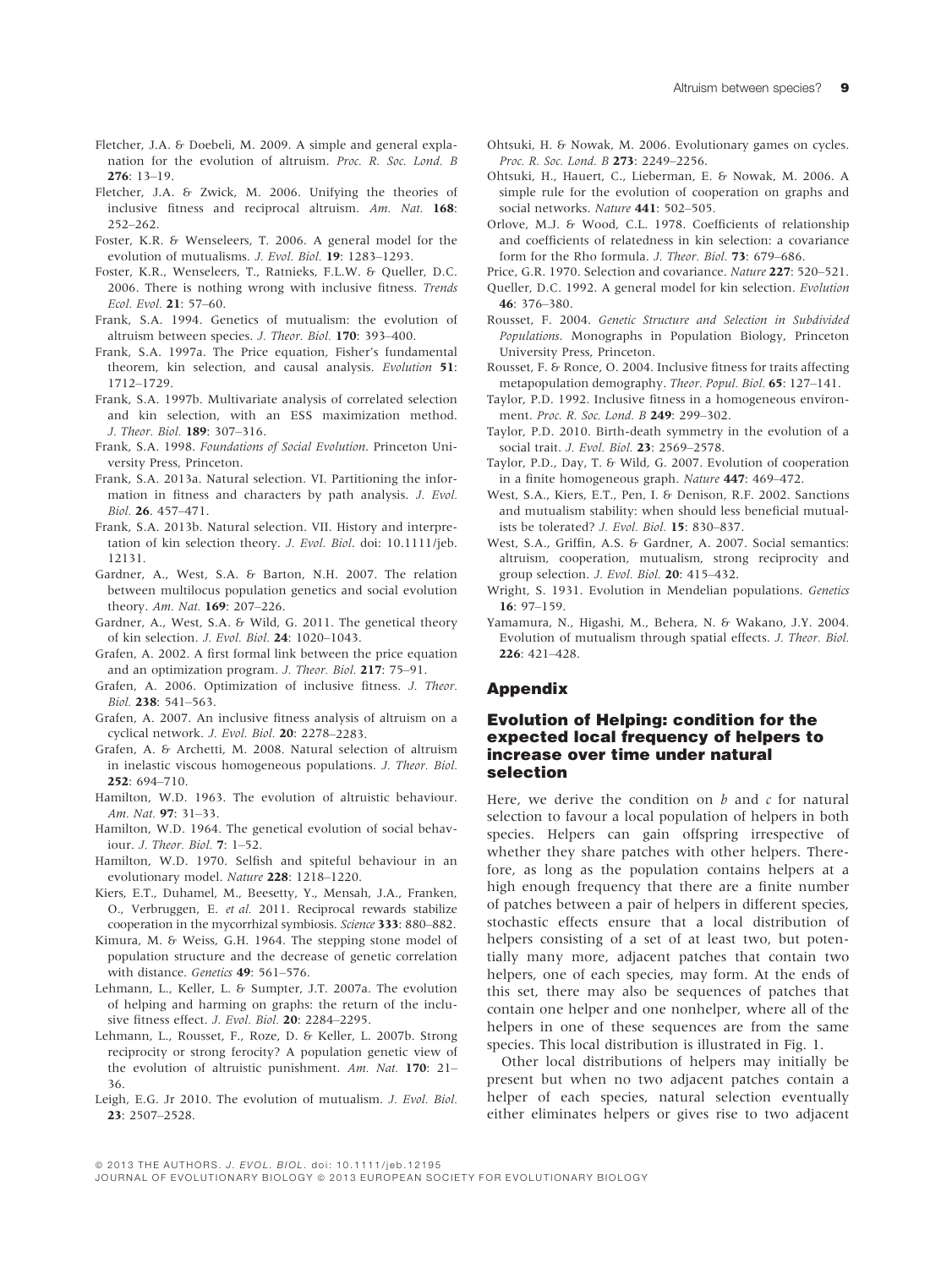patches that contain a helper of each species. Therefore, only helpers in a local distribution as described in the previous paragraph (and illustrated in Fig. 1) can be present in the population in the long term.

If a patch contains a helper of each species and is surrounded by two patches also containing a helper of each species, then selection in that patch does not impact the total number of helpers in the population as other helpers replaced deceased ones. Therefore, we can limit our attention to the edges of the distribution of helpers. The two edges are symmetric, so we consider only one of them (patches  $i-1$ , i and  $i+1$  in Fig. 1).

The probability that a helper replaces a nonhelper and vice versa depends on the number of patches that contain a helper of one species and a nonhelper of the other (see Fig. S1 for details). We write the number of patches that contain only a single helper as s. For now, we assume that this number  $(s)$  can only change by one at a time through the replacement of an individual by the offspring of her neighbour. We relax this assumption in the next section and find that it does not affect our results. We can write the matrix of the relative rates of change in s.

|                | $s \mid 0$                                           |                |                | 3              |            |          |
|----------------|------------------------------------------------------|----------------|----------------|----------------|------------|----------|
| $\overline{0}$ | $- a_1$                                              | $a_1$          | $\sim 0$       |                | 0          | .        |
|                | $1 \mid a_2$                                         | $-a_2 - a_3$   | $a_3$          | $\Omega$       | 0          | .        |
|                | $2 \mid 0$                                           | $a_4$          | $-a_4 - a_5$   | a <sub>5</sub> | 0          | .        |
|                | $\begin{bmatrix} 3 & 0 \\ 0 & 0 \end{bmatrix}$       | $\overline{0}$ | $a_4$          | $-a_4 - a_5$   | $a_5$      | $\cdots$ |
| 4 <sup>1</sup> | $\begin{array}{\begin{array}{\small 0} \end{array}}$ | $\mathbf{0}$   | $\overline{0}$ | $a_4$          | $-a_4-a_5$ |          |
|                | $5 \dots$                                            | $\sim$         | $\cdots$       | $\cdots$       | .          | .        |
|                |                                                      |                |                |                |            | (6)      |

We can enter fecundity cost  $c$  for helpers and benefit  $b$ for individuals that share patches with helpers to calculate each of the values in matrix (6). The rates of increase and decrease in *s* are equal for all  $s \geq 2$ .

$$
a_4 = \frac{1+b-c}{2+2b-c} + \frac{1}{2-c} > \frac{1+b}{2+2b-c} + \frac{1-c}{2-c} = a_5 \forall b, c > 0.
$$
\n(7)

Hence, from the theory of Markov chains, there is a limiting distribution of the values of s. We calculate the long-term equilibrium frequency with which each value of s occurs in this distribution,  $p_s$ .

$$
p_0 = \frac{a_2(a_4 - a_5)}{a_1a_3 + a_1a_4 + a_2a_4 - (a_1 + a_2)a_5}
$$
  
\n
$$
p_1 = \frac{a_1(a_4 - a_5)}{a_1a_3 + a_1a_4 + a_2a_4 - (a_1 + a_2)a_5}
$$
  
\n
$$
p_{s \ge 2} = \frac{a_1a_3}{a_1a_3 + a_1a_4 + a_2a_4 - (a_1 + a_2)a_5}
$$
 (8)

Each  $a_s$  can be decomposed into  $a_{s+}$ , the rate at which s changes by the replacement of a nonhelper by a helper, and  $a_{s-}$ , the rate at which s changes by the replacement of a helper by a nonhelper. The average probability that a helper replaces a nonhelper is greater than the average probability that a nonhelper replaces a helper if

$$
p_0(a_{1+} - a_{1-}) + p_1(a_{2+} - a_{2-} + a_{3+} - a_{3-})
$$
  
+ 
$$
p_{s \ge 2}(a_{4+} - a_{4-} + a_{5+} - a_{5-}) > 0.
$$
 (9)

The values of each  $a_{s+}$  and  $a_{s-}$  can be derived directly from the model

$$
a_{1+} = 2\left(\frac{1+b-c}{2+b-c}\right), a_{1-} = 2\left(\frac{1}{2+b-c}\right),
$$
  
\n
$$
a_{2+} = \frac{1+b-c}{2+b-c}, a_{2-} = \frac{1}{2+b-c}, a_{3+} = \frac{1-c}{2-c},
$$
  
\n
$$
a_{3-} = \frac{1+b}{2+2b-c}, a_{4+} = \frac{1+b-c}{2+2b-c}, a_{4-} = \frac{1}{2-c},
$$
  
\n
$$
a_{5+} = \frac{1-c}{2-c}, a_{5-} = \frac{1+b}{2+2b-c}
$$
  
\n(10)

Substituting these into inequality (9) gives

$$
\frac{2((b-4)b - (c-2)^2)c}{(4b + (c-2)^2)(2+b-c)}
$$
(11)

Simplifying, we obtain inequality (1) of the main text. If inequality (1) is satisfied, helpers are expected to increase in number over time if the population is in the local distribution described at the beginning of this section and illustrated in Figs 1 and S1. That is, at least two patches containing a helper of each species surrounded on each side by a sequence of patches that contain a helper of one of the species but not of the other.

When inequality (1) is satisfied, the probability that a helper replaces a nonhelper is greater than vice versa in each species. Therefore, the probability that the patches that initially contain a helper of each species continue to do so forever is nonzero as the number of patches with a helper of each species can be described as a random walk bounded at zero where the probability of increase is greater than the probability of decrease. Hence, when inequality (1) is satisfied the expected number of helpers increases without limit over time. If inequality (1) is not satisfied, helpers are eventually eliminated.

# Evolution of Helping: condition for the global frequency of helpers to increase under natural selection

In this section, we first analyse the effect of fresh mutational input at low frequency in the population (a). Then, we consider the impact of multiple instances of deceased individuals being replaced by neighbours in the same generation within a local distribution of helpers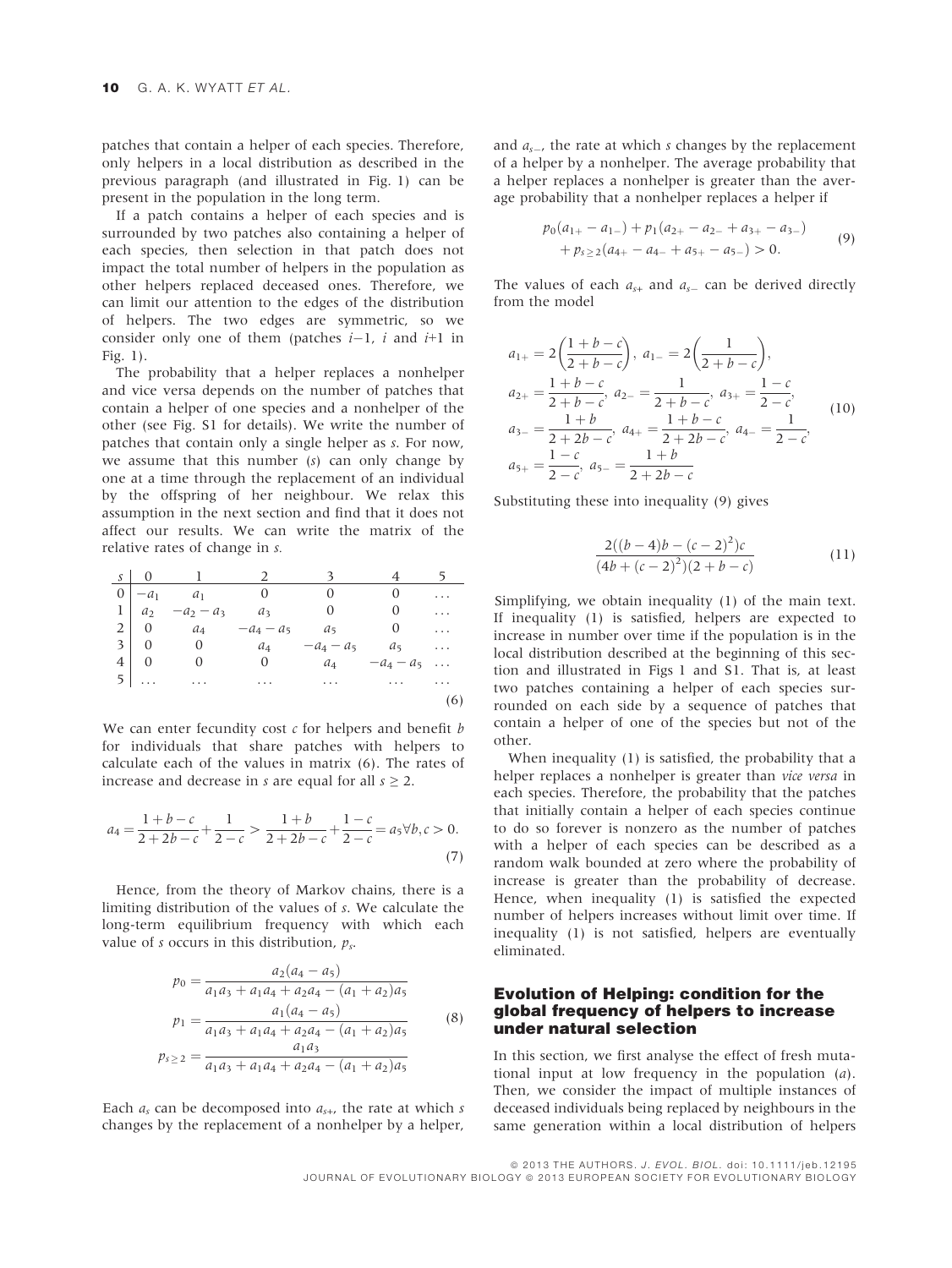(b). Finally, we study the effect of local distributions of helpers meeting other helpers in the population  $(c)$ .

#### (a) Further mutational input in the population

Nonhelpers randomly mutate to become helpers, and vice versa. We assume that rates of mutation in both directions are sufficiently low that, after one mutation, we can determine the effect of natural selection on helping prior to the occurrence of another mutation. We can ignore nonhelpers that mutate to become helpers: they are absorbed by larger distributions of helpers or eliminated by natural selection. Our simulations confirm that these assumptions do not require exceedingly low mutation rates (following section).

However, a local distribution of helpers can be disrupted by a mutation that arises in its midst (illustrated in Fig. S2). When this happens, there are two sequences of adjacent patches with a helper in each species joined by a single patch with a helper of one species and a nonhelper of the other. The nonhelpers and her descendants will always share a patch with a helper of the other species, unless her descendants reach the end of the sequence of patches with a helper in both species and join the global population of nonhelpers. Therefore, as long as the subpopulation of nonhelpers formed by the initial mutation avoids stochastic loss, they replace helpers from within a local distribution (illustrated in Fig. S2). Mutations are sufficiently rare that we assume local distributions grow beyond a sequence of three adjacent patches with a helper of each species before a mutation occurs. This ensures that mutations must occur at least two patches away from one end of the sequence. A sequence of at least two patches with a helper of each species must remain. Therefore, we can compare the expected rate at which new helpers are added at the far end of that sequence to the expected rate at which they are lost at the end where helpers are replaced by the subpopulation of mutant nonhelpers.

The rate at which helpers are lost is the rate at which nonhelpers replace helpers subtracted from the rate at which helpers replace nonhelpers when each receives the benefit of sharing a patch with a helper of the other species

$$
\frac{1+b}{2+2b-c} - \frac{1+b-c}{2+2b-c} = \frac{c}{2+2b-c}
$$
 (12)

The LHS of inequality (11) gives the expected rate at which helpers at the far end of each sequence increase in number. This is equal to twice the rate at which helpers in one species increase in number. We subtract the value in eqn (12) from half the LHS of inequality (11) to find whether the rate at which helpers increase at the edge is greater than that at which they are lost in competition with the mutant subpopulation. This recovers inequality (2) from the main text.

#### (b) Multiple replacement by neighbours in the same generation within a local distribution of helpers

The only instance in which multiple replacement by neighbours matters is when both the last individual carrying one allele and the first carrying the other are replaced by genetically different individuals. The probability that this occurs in a single generation is therefore the probability that both are independently selected and replaced by neighbours. The effect of this double replacement is to create a subpopulation of nonhelpers at the end of a sequence of helpers in one species, the effect of which we have already studied. We therefore define the rate at which individuals are selected and replaced by neighbours to be small enough that a double replacement occurs rarely enough that the effect of natural selection can be measured between any double replacements. Therefore, natural selection still favours helping when inequality (2) is satisfied.

#### (c) Local distributions of helpers encounter others

The evolutionary process is only affected when there are fewer than two patches containing a nonhelper of each species separating the two local distributions. If there is only one patch containing a nonhelper of each species, then there must be helpers of the same species in the two neighbouring patches. If the nonhelper separating the two nearest helpers dies, it is certainly replaced by a helper. This gives rise to a continuous sequence of patches that contain a helper in one species. Therefore, the effect of two local distributions of helpers joining is the same as a nonhelping mutant arising in a local distribution of helpers (illustrated in Fig.  $S3$ ). We have already shown in section (*a*) that when a subpopulation of nonhelpers arises within a local distribution of helpers, natural selection favours helping when inequality (2) is satisfied.

# Simulations

## (a) The effect of natural selection on helping in large populations

We run a numerical simulation of our model, relaxing the assumptions of infinite time and population size. We consider a ring of  $10^6$  patches. We initialize the population by randomly assigning each individual the helping allele with probability 0.02 and the nonhelping allele with probability 0.98. We run the simulation for a sequence of  $2 \times 10^{10}$  replacements where a clone of the previous inhabitant does not replace a deceased individual. For each of these replacements, we select a random individual in the population. The probability that a deceased individual is replaced by a mutant offspring, an offspring of the other genetic type, is  $2 \times 10^{-5}$ . If there is no mutation, the two conspecific

JOURNAL OF EVOLUTIONARY BIOLOGY @ 2013 EUROPEAN SOCIETY FOR EVOLUTIONARY BIOLOGY